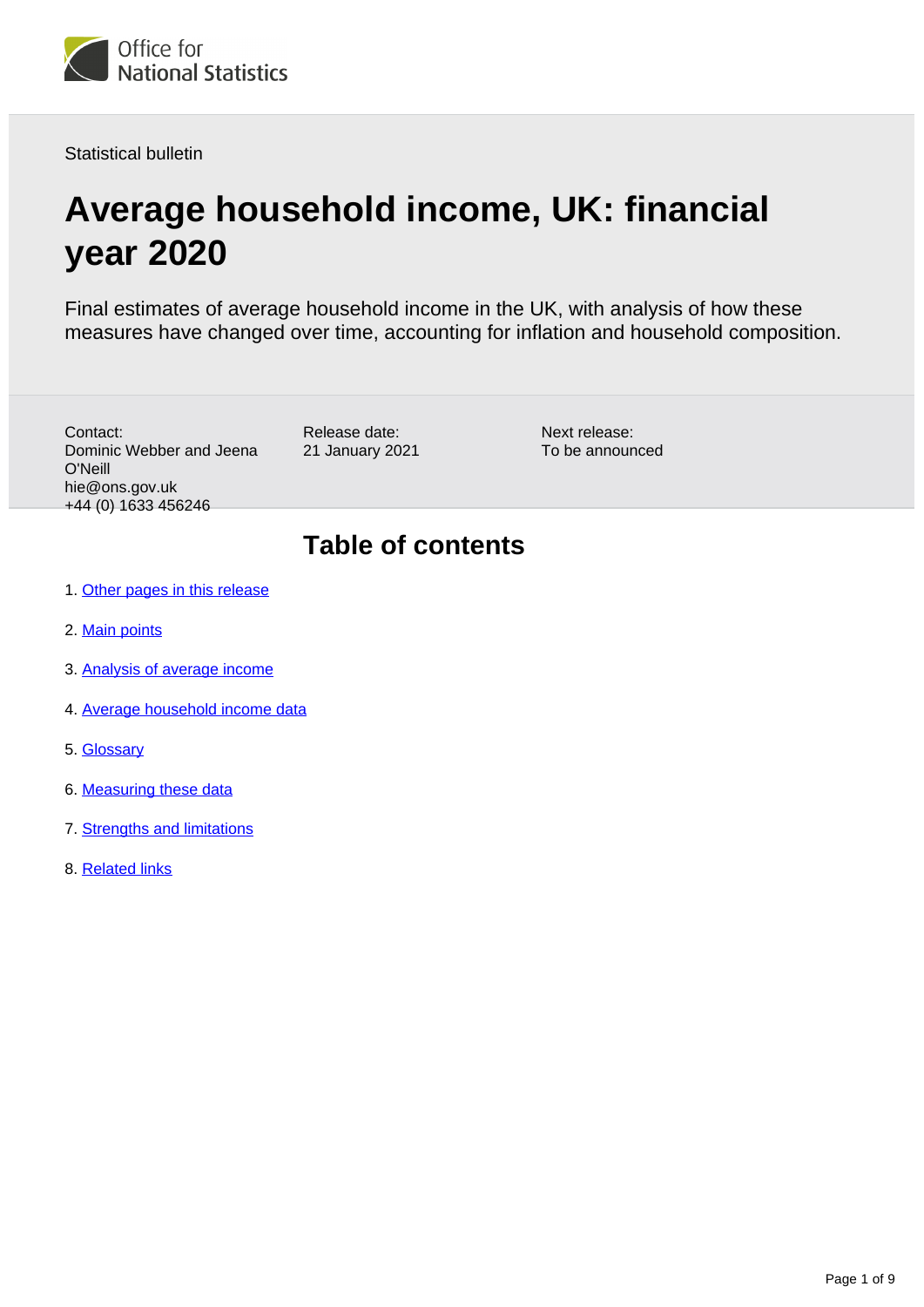## <span id="page-1-0"></span>**1 . Other pages in this release**

[Household income inequality, UK: financial year ending 2020](https://www.ons.gov.uk/peoplepopulationandcommunity/personalandhouseholdfinances/incomeandwealth/bulletins/householdincomeinequalityfinancial/financialyearending2020)

## <span id="page-1-1"></span>**2 . Main points**

- In financial year ending (FYE) 2020 (April 2019 to March 2020), the period leading up to the coronavirus (COVID-19) pandemic, median household income in the UK was £29,900, based on estimates from the Office for National Statistics (ONS) Household Finances Survey.
- Between FYE 2011 and FYE 2020, median household income increased by 7%, an average of 0.8% per year, after accounting for inflation.
- Growth in income of the poorest fifth of people did not keep pace with inflation, which led to the median income of the poorest fifth falling by an average of 3.8% per year between FYE 2017 and FYE 2020.
- Median income of the richest fifth continued to grow steadily between FYE 2017 and FYE 2020, meaning that some measures of income inequality have increased over this period.
- Median income for people living in retired households fell by an average of 1.1% between FYE 2018 and FYE 2020; this compares with 1.8% growth per year for those living in non-retired households.

### <span id="page-1-2"></span>**3 . Analysis of average income**

#### **Figure 1: Median income was £29,900 in the financial year ending 2020**

**Distribution of UK household disposable income, financial year ending 2020**



**Source: Office for National Statistics – Household Finances Survey**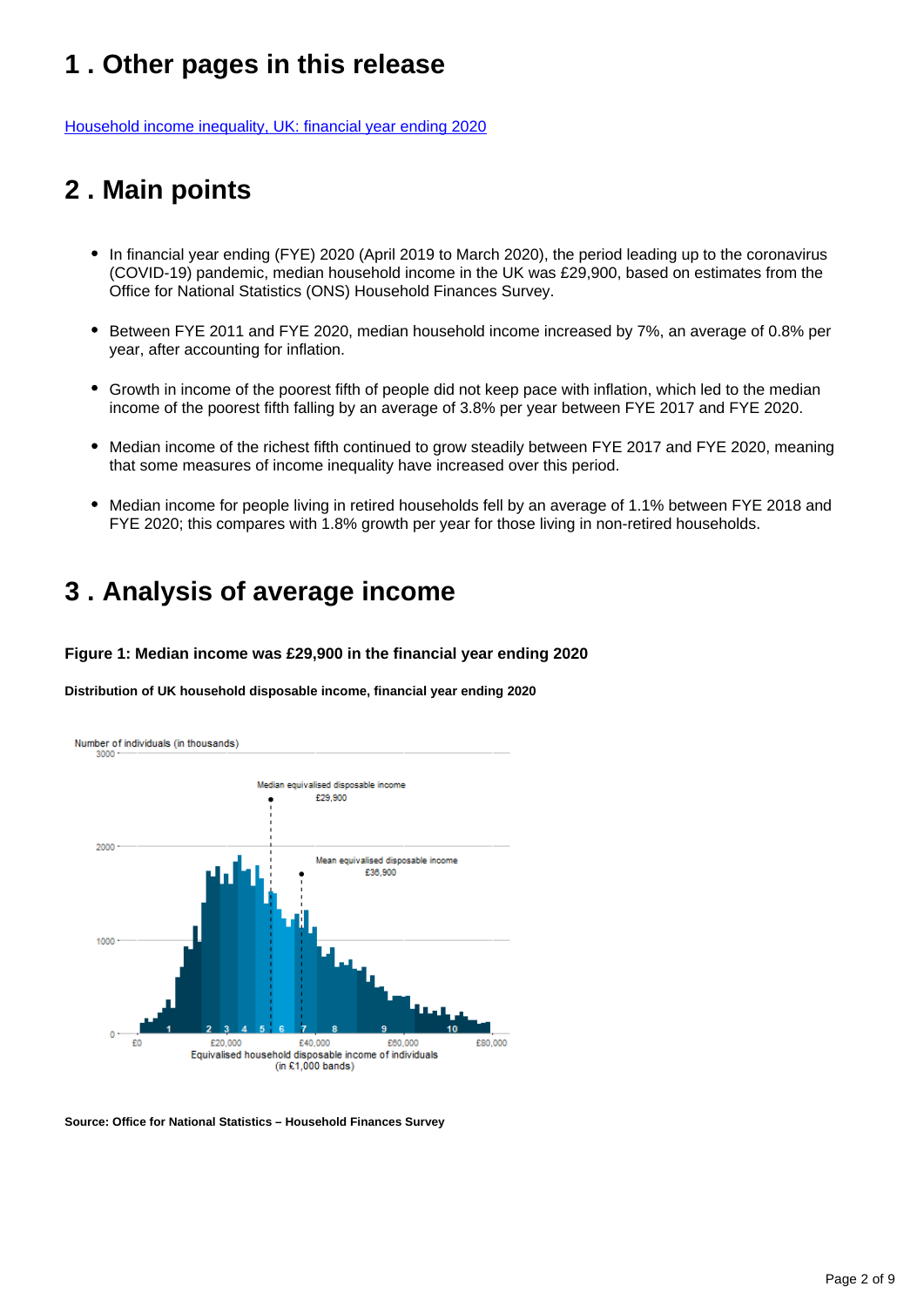#### **Figure 2: Median income grew by 7% during the 10-year period leading up to financial year ending 2020**

**Median and mean real equivalised household disposable income of individuals, UK, 1977 to financial year ending 2020**



#### **Source: Office for National Statistics – Household Finances Survey**

#### **Notes:**

- 1. Incomes are adjusted for inflation using the consumer prices index including owner-occupiers' housing costs (CPIH).
- 2. Estimates of income from FYE 2002 onwards have been adjusted for the under-coverage of top earners.
- 3. FYE 2011 represents the financial year ending 2011, and similarly through to FYE 2020, which represents the financial year ending 2020. Estimates prior to FYE 1995 are measured on a calendar year basis.
- 4. Individuals are ranked by their equivalised household disposable incomes, using the modified OECD scale.

Median income between the financial year ending (FYE) 2019 (April 2018 to March 2019) and FYE 2020 (April 2019 to March 2020) remained broadly unchanged at £29,900. However, during the 10-year period leading up to FYE 2020, median income grew by 7%, on average 0.8% per year.

Similarly, in the same period, mean income increased by 6.2%, an average of 0.7% per year and between FYE 2019 and FYE 2020 mean income grew by 0.7%. The growth in both median and mean incomes can be attributed to increases in original income (which includes income from employment, private pension, investment and other income sources) but very little change in the overall amount of benefits received and taxes paid.

Throughout 2020, household finances have been affected because of the restrictions and subsequent financial support measures put in place because of the coronavirus. The [Personal and Economic Well-being](https://www.ons.gov.uk/peoplepopulationandcommunity/wellbeing/bulletins/personalandeconomicwellbeingintheuk/january2021) bulletin presents analysis to understand how these have affected household income during this time.

ONS estimates of median and mean household income from 1977, up to and including FYE 2016, are based on the Living Costs and Food Survey (LCF). Estimates produced from FYE 2017 onwards have been revised to include data from the Household Finances Survey (HFS) and remain comparable with those produced using the LCF for the same period. More information about the impact of this change in data source can be found in [Improving the measurement of household income](https://www.ons.gov.uk/peoplepopulationandcommunity/personalandhouseholdfinances/incomeandwealth/methodologies/improvingthemeasurementofhouseholdincome).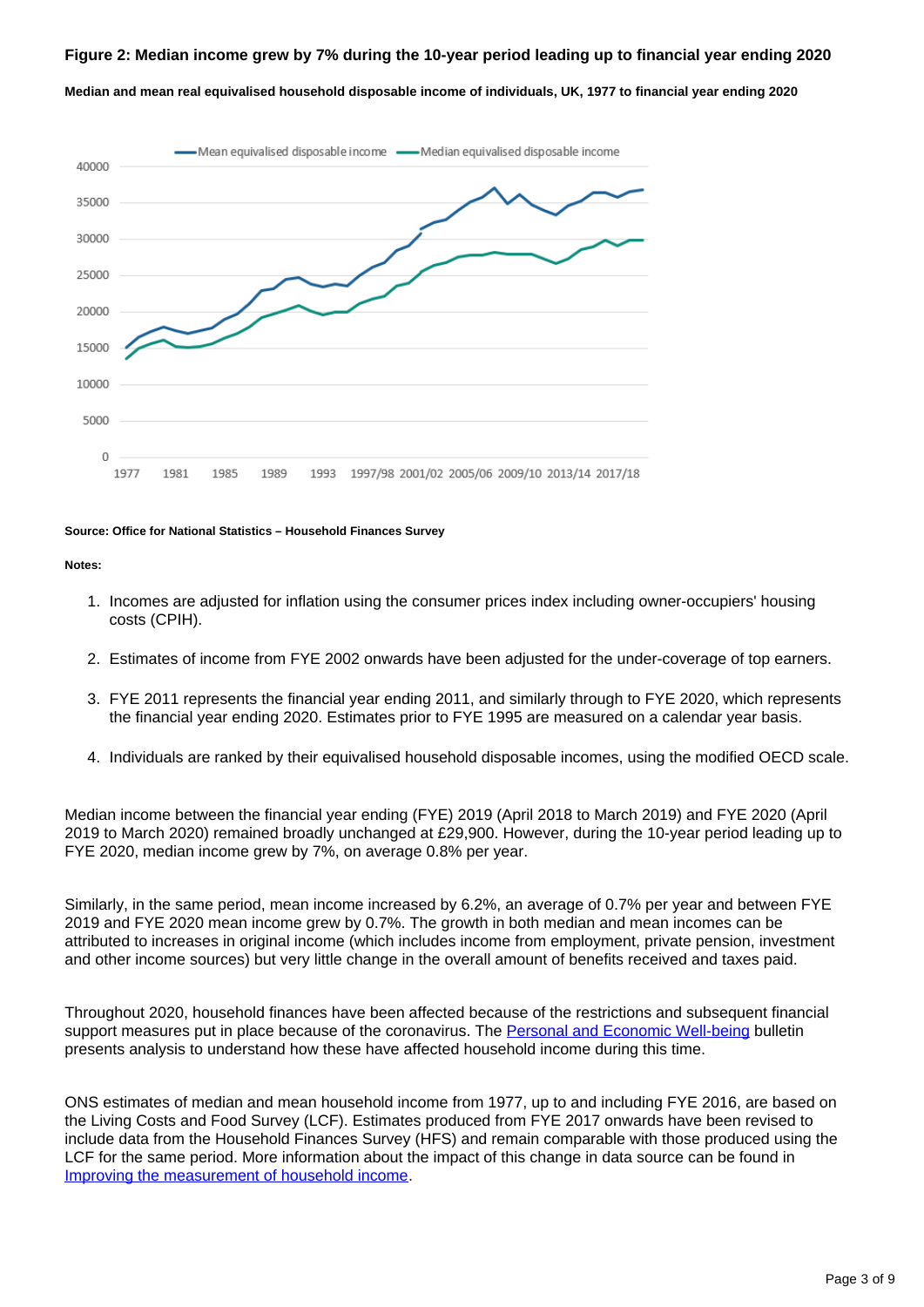#### **Figure 3: Average income of the poorest fifth of people fell by 3.8% per year on average between financial year ending (FYE) 2017 and FYE 2020**

**Median equivalised household disposable income of indivduals by quintile group, financial year ending (FYE) 2011 to FYE 2020**

### Figure 3: Average income of the poorest fifth of people fell by 3.8% per year on average between financial year ending (FYE) 2017 and FYE 2020

Median equivalised household disposable income of indivduals by quintile group, financial year ending (FYE) 2011 to FYE 2020



#### **Source: Office for National Statistics – Household Finances Survey**

#### **Notes:**

- 1. Individuals are ranked by their equivalised household disposable incomes, using the modified OECD scale.
- 2. Incomes are adjusted for inflation using the Consumer Prices Index including owner-occupiers' housing costs (CPIH).
- 3. FYE 2011 represents the financial year ending 2011, and similarly through to FYE 2020, which represents the financial year ending 2020.

In the 10-year period leading up to FYE 2020, median income for the poorest fifth fell overall by 4.8% (£690) to £13,800. Estimates show a steady increase in the median income between FYE 2013 and FYE 2017 followed by a subsequent decrease of 3.8% on average per year between FYE 2017 and FYE 2020. The recent downturn in income for the poorest fifth of people in part reflects that a larger proportion of their household income is composed of cash benefits, many of which are frozen at their FYE 2016 values.

In contrast, median income of the richest fifth of people has increased steadily over recent years by 0.7% per year on average over the same 10-year period to £62,400 in FYE 2020. The divergence in growth rates of median income of the richest and poorest fifth of households is reflected in measures of income inequality presented in [Household income inequality.](https://www.ons.gov.uk/peoplepopulationandcommunity/personalandhouseholdfinances/incomeandwealth/bulletins/householdincomeinequalityfinancial/financialyearending2020) For instance, this bulletin highlights that the ratio of the income of the person at the bottom of the top 10% to that of the person at the top of the bottom 10% – the P90/P10 ratio – increased from 3.9 to 4.5 between FYE 2017 and FYE 2020.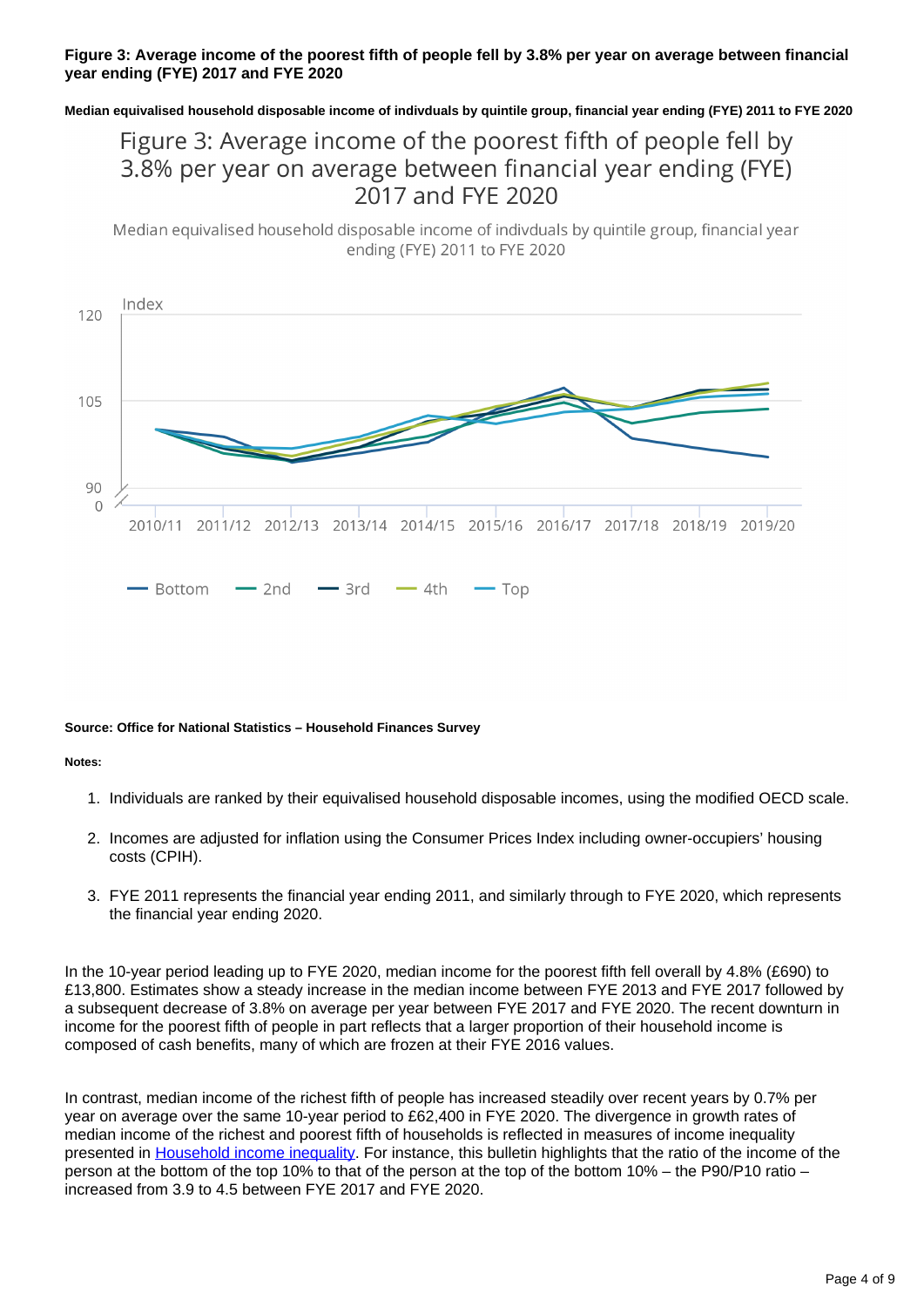#### **Figure 4: Median income of people living in retired households fell by an average of 1.1% between financial year ending (FYE) 2018 and FYE 2020**

**Median equivalised disposable household income for individuals living in retired, and non-retired households, and all individuals, UK, 1977 to financial year ending 2020**



#### **Source: Office for National Statistics – Household Finances Survey**

**Notes:**

- 1. Incomes are adjusted for inflation using the consumer prices index including owner-occupiers' housing costs (CPIH).
- 2. Estimates of income from FYE 2002 onwards have been adjusted for the under coverage of top earners.
- 3. FYE 2011 represents the financial year ending 2011, and similarly through to FYE 2020, which represents the financial year ending 2020. Estimates prior to FYE 1995 are measured on a calendar year basis.
- 4. Individuals are ranked by their equivalised household disposable incomes, using the modified OECD scale.

Median income for people living in retired households fell by an average of 1.1% between FYE 2018 and FYE 2020. This follows a period of steady growth (1.7% per year between FYE 2011 and FYE 2017) so that overall, the median income for people living in retired households is up 4.7% over the 10-year period to FYE 2020. Falling median income of people living in retired households reflects a decline over this period in the average amount of income received from private pensions. Median income for people living in non-retired households increased overall by 7.1% over the same 10-year period and has grown by an average of 1.6% per year since FYE 2014.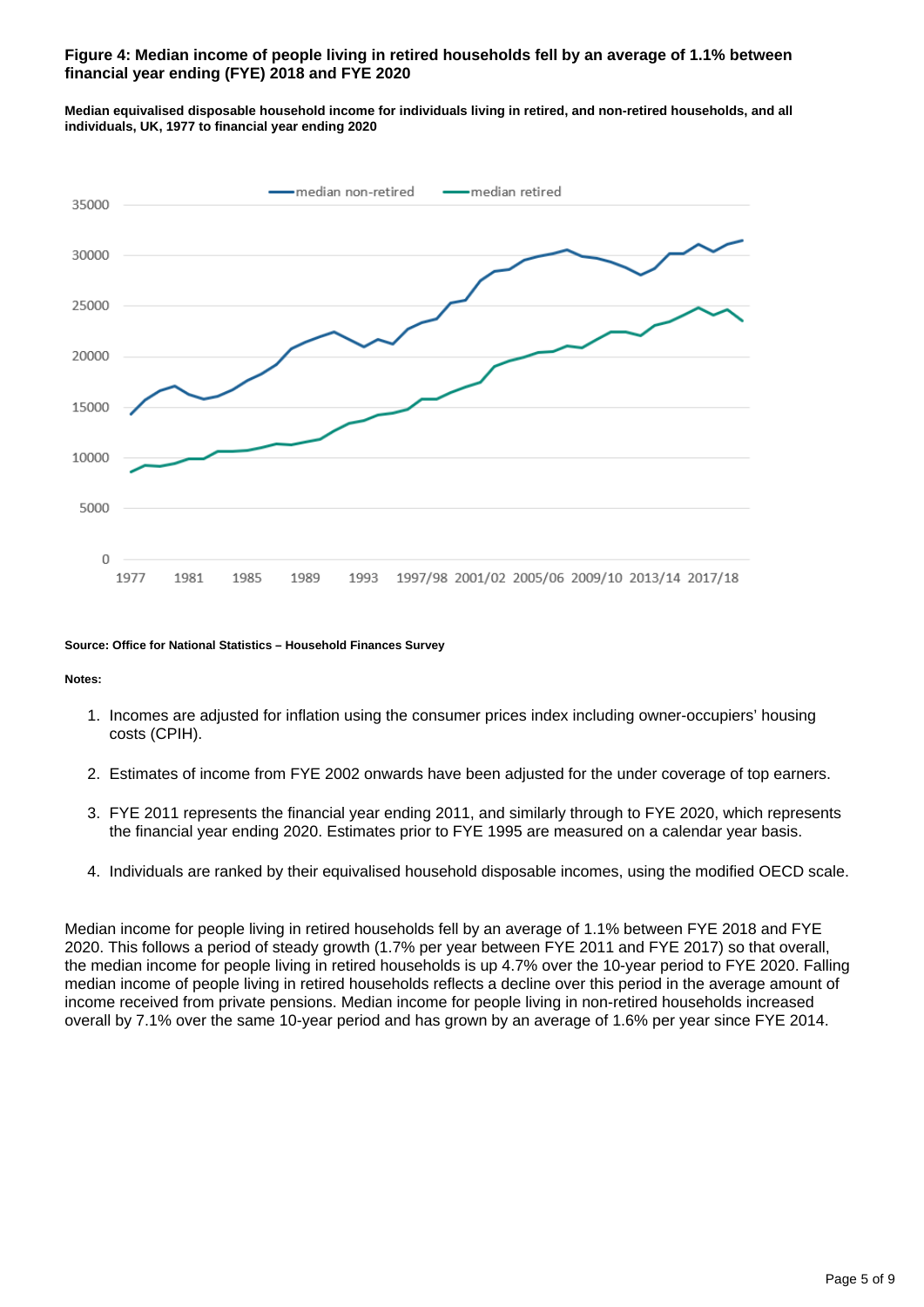## <span id="page-5-0"></span>**4 . Average household income data**

[The effects of taxes and benefits on household income, disposable income estimate](https://www.ons.gov.uk/peoplepopulationandcommunity/personalandhouseholdfinances/incomeandwealth/datasets/householddisposableincomeandinequality) Dataset | Released 21 January 2021 Average UK household incomes taxes and benefits by household type, tenure status, household characteristics and long-term trends in income inequality.

### <span id="page-5-1"></span>**5 . Glossary**

### **Disposable income**

Disposable income is arguably the most widely used household income measure. Disposable income is the amount of money that households have available for spending and saving after direct taxes (such as Income Tax, National Insurance and Council Tax) have been accounted for. It includes earnings from employment, private pensions and investments as well as cash benefits provided by the state.

### **Equivalisation**

Comparisons across different types of individuals and households (such as retired and non-retired, or rich and poor) or over time is done after income has been equivalised. Equivalisation is the process of accounting for the fact that households with many members are likely to need a higher income to achieve the same standard of living as households with fewer members. Equivalisation considers the number of people living in the household and their ages, acknowledging that while a household with two people in it will need more money to sustain the same living standards as one with a single person, the two-person household is unlikely to need double the income.

This analysis uses the modified Organisation for Economic Co-operation and Development (OECD) equivalisation [scale \(PDF, 165KB\)](http://webarchive.nationalarchives.gov.uk/20160105160709/http:/www.ons.gov.uk/ons/rel/elmr/economic-and-labour-market-review/no--1--january-2010/using-the-oecd-equivalence-scale-in-taxes-and-benefits-analysis.pdf).

### **Mean and median income**

The mean measure of income divides the total income of individuals by the number of individuals. A limitation of using the mean is that it can be influenced by just a few individuals with very high incomes and therefore does not necessarily reflect the standard of living of the "typical" person. However, when considering changes in income and direct taxes by income decile or types of households, the mean allows for these changes to be analysed in an additive way.

Many researchers argue that growth in median household incomes provides a better measure of how people's well-being has changed over time. The median household income is the income of what would be the middle person, if all individuals in the UK were sorted from poorest to richest. Median income provides a good indication of the standard of living of the "typical" individual in terms of income.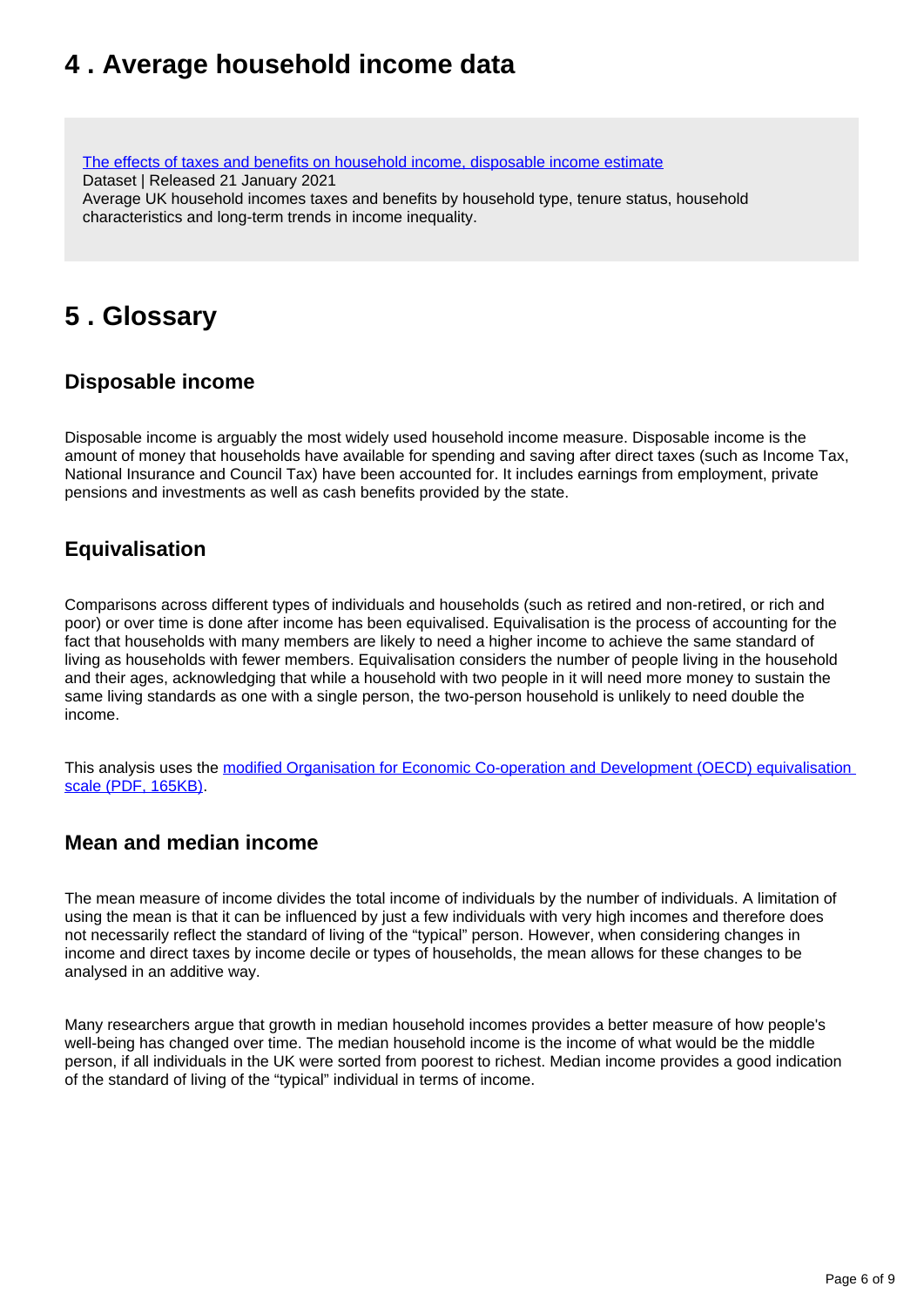## <span id="page-6-0"></span>**6 . Measuring these data**

This release provides headline estimates of average disposable income. This year, for the first time, estimates have been calculated using a new combined data source, Household Finances Survey data. These data are derived from a combination of the [Living Costs and Food Survey](https://www.ons.gov.uk/peoplepopulationandcommunity/personalandhouseholdfinances/incomeandwealth/methodologies/livingcostsandfoodsurvey) (LCF) and the Survey on Living Conditions giving us a voluntary sample survey of around 17,000 private households in the UK. More information about the impact of this change in data source can be found in [Improving the measurement of household income](https://www.ons.gov.uk/peoplepopulationandcommunity/personalandhouseholdfinances/incomeandwealth/methodologies/improvingthemeasurementofhouseholdincome).

These statistics are assessed fully compliant with the [Code of Practice for Statistics](https://code.statisticsauthority.gov.uk/) and are therefore designated as [National Statistics.](https://uksa.statisticsauthority.gov.uk/list-of-national-statistics/)

More quality and methodology information on strengths, limitations, appropriate uses, and how the data were created is available in the [Effects of taxes and benefits on household income QMI.](https://www.ons.gov.uk/peoplepopulationandcommunity/personalandhouseholdfinances/incomeandwealth/methodologies/theeffectsoftaxesandbenefitsonukhouseholdincome)

### **Retired and non-retired households**

This bulletin presents analysis examining the incomes of people who live in retired households. A retired household is one where more than 50% of its income is sourced from retired people. A retired person requires satisfying one of the following criteria:

- their self-defined employment status is "Retired", and they are aged over 50 years
- their self-defined employment status is "Sick/Injured", not seeking work and aged at or above the State Pension Age (SPA)

As such, analysis of the average income of people living in retired households can include much younger people and potentially exclude older people. However, the strength of this measure is that it highlights those individuals who are most likely to be affected by policy, societal or economic changes that disproportionately impact upon pension income.

### **Transformation of data**

The Office for National Statistics (ONS) has been working on transforming its data on the distribution of household finances. The first part of this work concentrated on combining the samples from the LCF and another of ONS's household surveys, the Survey on Living Conditions (SLC), and harmonising the income collection in these questionnaires. This has resulted in a dataset formed of a sample of around 17,000 households. This year, for the first time, estimates have been calculated using this new combined data source; Household Finances Survey data. Estimates for financial year ending (FYE) 2018 and FYE 2019 will be revised to incorporate these new data.

The ONS is currently conducting research into making more use of administrative data on income, including Department for Work and Pensions (DWP) benefits data and HM Revenue and Customs (HMRC) tax data. Although these other sources have their own limitations, by using them together with surveys we should be able to improve how we measure household income. In particular, administrative data are likely to help address limitations in survey-based statistics, discussed in more detail in the strengths and limitations section such as under-reporting at the top and bottom of the income distribution, and enable analysis at lower geographic levels.

Over the next year, the ONS plans to publish research using linked administrative and survey data to compare administrative and survey measures for the main income components and continue to develop our experimental [Admin-based income statistics](https://www.ons.gov.uk/census/censustransformationprogramme/administrativedatacensusproject/administrativedatacensusresearchoutputs/populationcharacteristics/adminbasedincomestatisticsenglandandwalestaxyearending2016).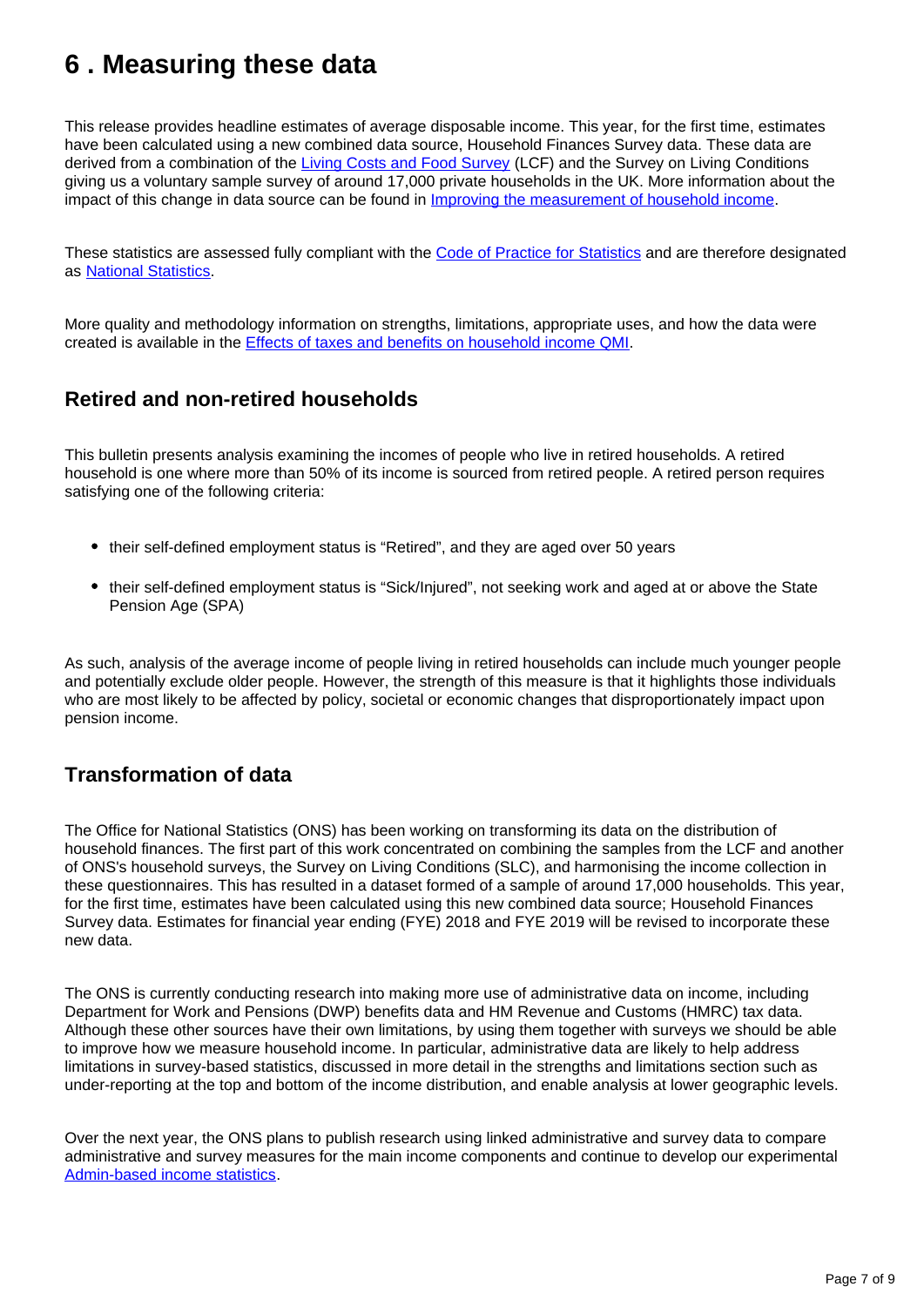## <span id="page-7-0"></span>**7 . Strengths and limitations**

An important strength of these data is that comparable estimates are available back to 1977, allowing analysis of long-term trends. This release also currently provides the earliest survey-based analysis of the household income distribution available each year, allowing people insight into the evolution of living standards as early as possible.

However, as with all survey-based sources, the data are subject to some limitations. For instance, the Household Finances Survey (HFS) is a sample of the private household population, and therefore does not include those that live in institutionalised households, such as care homes and hostels, or the homeless. As such, it is likely that many of the poorest in society are not captured, which users should bear in mind when interpreting these statistics.

In addition, household income surveys are known to suffer from under-reporting at the top and bottom of the income distribution. While an adjustment to address survey under-coverage of the richest people has been introduced for statistics covering financial year ending (FYE) 2002 onwards, reported in more detail in Top income [adjustment in effects of taxes and benefits data: methodology,](https://www.ons.gov.uk/economy/nationalaccounts/uksectoraccounts/compendium/economicreview/february2020/topincomeadjustmentineffectsoftaxesandbenefitsdatamethodology) measurement issues at [the](https://www.ons.gov.uk/peoplepopulationandcommunity/personalandhouseholdfinances/incomeandwealth/qmis/theeffectsoftaxesandbenefitsonhouseholdincomeqmi) bottom remain (see the [Effects of taxes and benefits on household income QMI](https://www.ons.gov.uk/peoplepopulationandcommunity/personalandhouseholdfinances/incomeandwealth/qmis/theeffectsoftaxesandbenefitsonhouseholdincomeqmi) for further details of the sources of error).

Table 11 and Table 32 provide estimates of uncertainty for many headline measures of average income and income inequality.

The Department for Work and Pensions (DWP) also produces an analysis of the UK income distribution in its annual [Households below average income \(HBAI\)](https://www.gov.uk/government/collections/households-below-average-income-hbai--2) publication, using data from its Family Resources Survey (FRS).